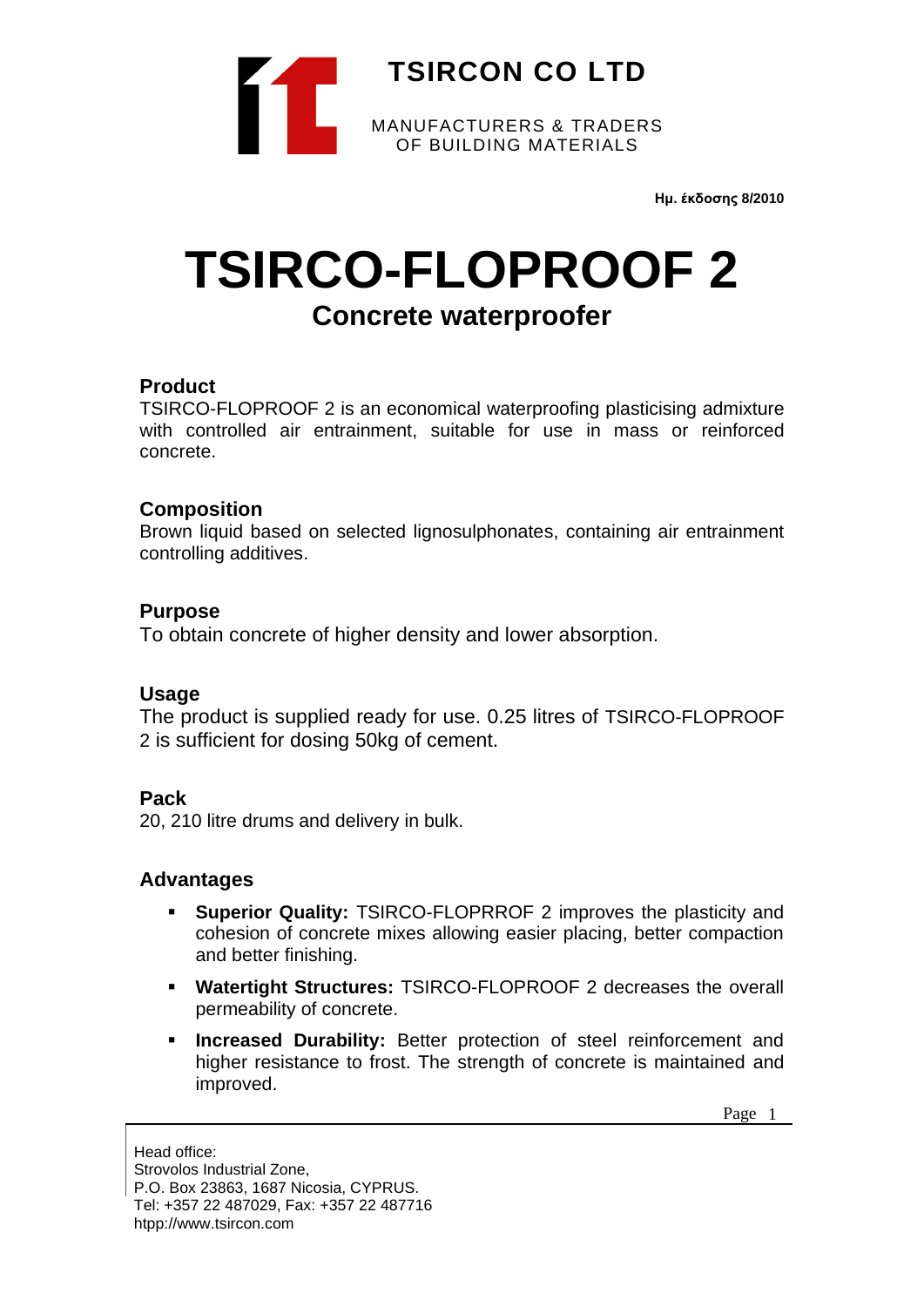**TSIRCON CO LTD** MANUFACTURERS & TRADERS OF BUILDING MATERIALS

#### **Introduction**

All concrete structures can be penetrated by water not only through the joints, but also through the pores, created in the concrete by the evaporation of excess water not taken up by the hydration of cement. The penetrating water may cause corrosion of the steel reinforcement leading to spoiling or, in the case of mass concrete, renders and screeds, it may cause serious damage by alternate freezing and thawing. The penetrating water may also carry deleterious substances or atmospheric impurities, which will cause damage in depth to the structure due to chemical attack.

TSIRCO-FLOPROOF 2 is specially formulated to protect against deterioration of concrete by reducing the permeability and water absorption of the mass.

#### **Use**

TSIRCO-FLOPROOF 2 can be used to achieve effective and permanent waterproofing of mass, reinforced and precast concrete.

#### **Properties**

TSIRCO-FLOPROOF 2 is a brown liquid, based on selected lignosulphonates. It contains special air-controlling additives whose function is to regulate the air content of concrete mixes ensuring that no increase of air entrainment takes place when a mix is accidentally overdosed. The product does not contain calcium chloride.

TSIRCO-FLOPRROF 2 is compatible with ordinary or rapid hardening Portland cement and also with sulphate-resisting cement.

As a plasticiser it enables the production of a denser, hence less permeable concrete at any specified workability by simply reducing the water: cement ratio.

By entraining a controlled amount of air in the concrete (usually around 2%), TSIRCO-FLOPROOF 2 reduces the capillary suction of the concrete. The tiny air bubbles trapped in the concrete block the capillaries thereby reducing water absorption. At the same time, these air cells serve as pressure relievers protecting the pores from increased pressure during frost conditions. In this way the surface of the concrete is protected against frosty damage.

TSIRCO-FLOPROOF 2 will also increase the workability and cohesion of fresh concrete allowing easier placing plus better compaction and finishing. TSIRCO-FLOPROOF 2 does not cause any significant retardation of the set of a dosed mix provided no over-dosing occurs. The strength of concrete is also maintained since the decrease in the water requirement more than offsets the effect of the entrained air.